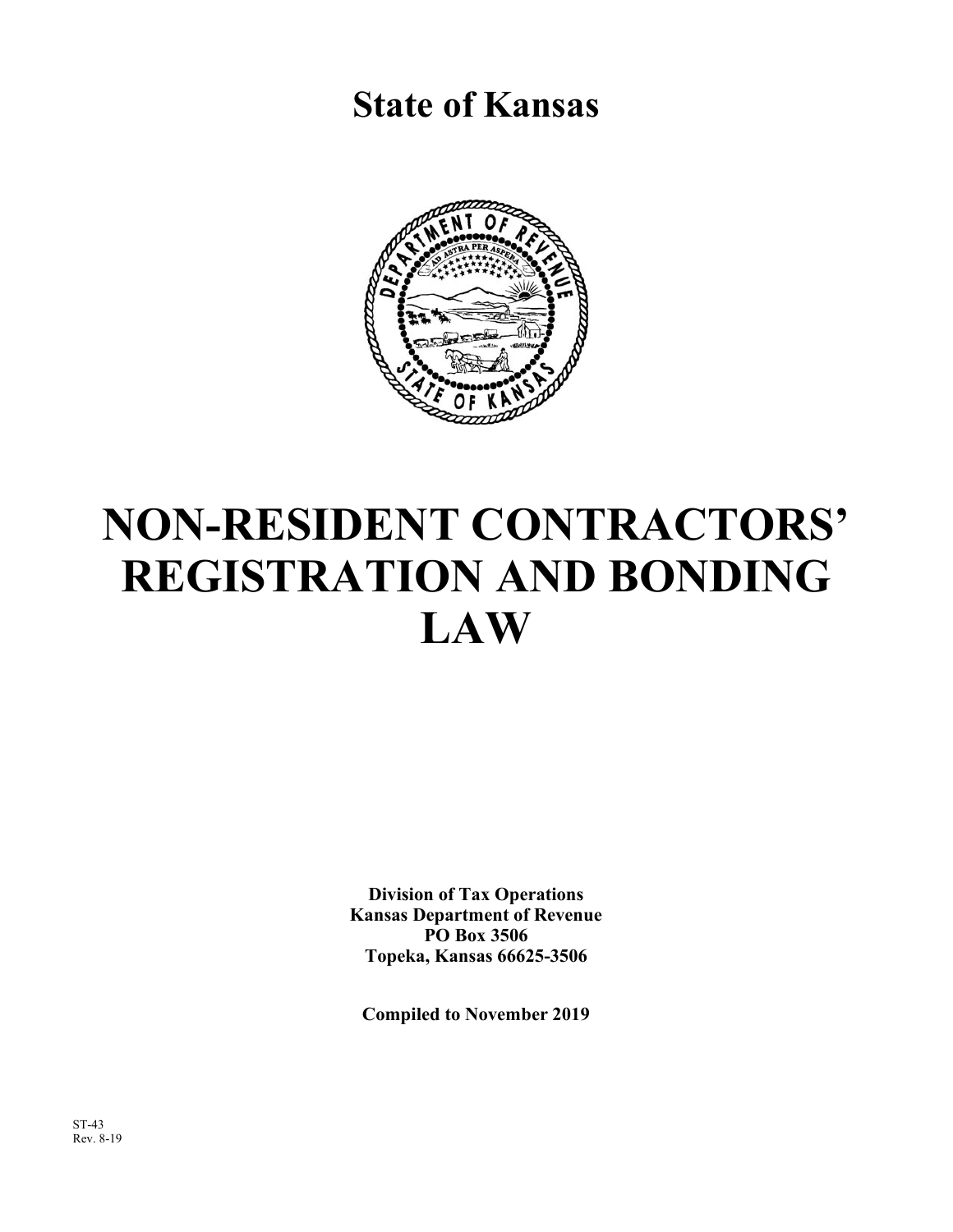# **TABLE OF CONTENTS**

| <b>Statues</b>              |                                                                            |  |
|-----------------------------|----------------------------------------------------------------------------|--|
| <b>Chapter 79.—Taxation</b> |                                                                            |  |
|                             | Article 10.—Merchants, Manufacturers, Motor Vehicle Dealers and<br>Certain |  |
| <b>Regulations</b>          |                                                                            |  |
|                             | <b>Agency 92: – Kansas Department of Revenue</b>                           |  |

**Article 15.—Nonresident Contractors**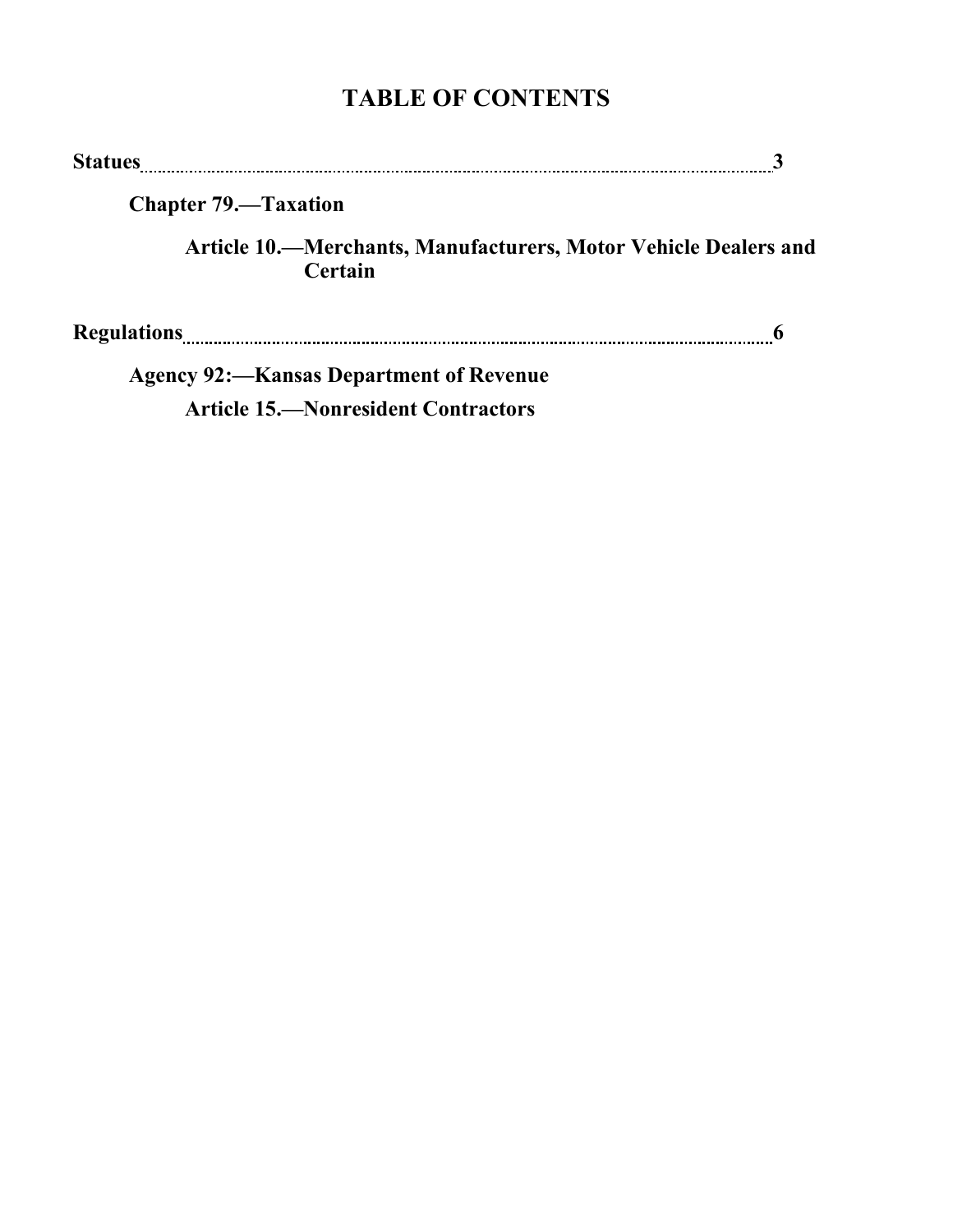### **Chapter 79: TAXATION**

#### **Article 10.—Merchants, Manufacturers, Motor Vehicle Dealers and Certain**

**79-1008. Collection of taxes from nonresident contractors; "contractor" defined**. For the purpose of this act, "contractor" includes individuals, partnerships, firms or corporations, or other associations of persons engaged in the business of the construction, alteration, repairing, dismantling or demolition of buildings, roads, bridges, viaducts, sewers, water and gas mains, streets, disposal plants, water filters, tanks and towers, airports, dams, levees and canals, oil and gas wells, water wells, pipe lines, transmission and power lines, and every other type of structure, project, development or improvement coming within the definition of real property and personal property, including such construction, alteration, or repairing of such property to be held either for sale or rental, and further including all subcontractors. **History**: L. 1957, ch. 515, § 1; L. 1959, ch. 370, § 1; June 30

**79-1009. Collection of taxes from non-resident contractors; registration for certain contracts**. To the end that the state of Kansas and the political subdivisions thereof may receive all taxes due in every instance, including contributions due under the employment security law, contractors, who are nonresidents of this state, desiring to engage in, prosecute, follow or carry on the business of contracting as defined in this act shall register with the secretary of revenue or the secretary's designee for each contract where the total contract price or compensation to be received amounts to more than \$10,000, except that a foreign corporation authorized to do business in this state shall not be required to register under the provisions of this act.

**History:** L. 1957, ch. 515, § 2; L. 1968, ch. 289, § 1; L. 1989, ch. 291, § 12; L. 1992, ch. 53, § 1; L. 2000, ch. 184, § 22; July 1

**79-1010. Same; surety bonds for certain contractors; conditions; amount; increase, when; release; withholding moneys by certain contractors to guarantee payment of taxes; enforcement of act.** Every contractor required to register any contract or contracts, as defined in this act, shall, before entering into the performance of such contract or contracts, execute and file with the secretary or the secretary's designee a good and valid bond in a surety company authorized to do business in this state, or with sufficient sureties to be approved by the secretary or the secretary's designee, conditioned that all taxes, including contributions due under the employment security law, which may accrue to the state of Kansas and all taxes which may accrue to the political subdivisions thereof on account of the execution and performance of such contract or contracts, will be paid when due, and the execution and filing of such bond shall be a condition precedent to commencing work on any contract in the state of Kansas. Such bond shall be conditioned as hereinabove provided with respect to all contracts to be performed during the current calendar year and shall be in a sum of not less than \$1,000. If at any time during the current calendar year the secretary or the secretary's designee shall determine the amount of the bond is not sufficient to cover the tax liabilities accruing to the state of Kansas or the political subdivisions thereof for the current calendar year, or, upon written request of the secretary of labor, the secretary or the secretary's designee shall require such bond to be increased in such sum as the secretary or the secretary's designee may determine to be proper. When any contractor shall have fully performed all contracts registered during the current calendar year, the bond may be released by the secretary or the secretary's designee.

Any contractor who is or becomes subject to the provisions of this act and every contractor required to register any contract or contracts, as defined in this act, who contracts with any subcontractor, who also is or becomes subject to the provisions of this act or is required to register any contract or contracts as defined in this act, shall withhold sufficient moneys on such contract to guarantee that all taxes, including contributions due under the employment security law, which may accrue to the state of Kansas and all taxes which may accrue to the political subdivisions thereof on account of the execution and performance of such contract or contracts, will be paid when due. Failure to comply with the provisions of this section shall render the contractor directly liable for such taxes, contribution, penalties, and interest due from the subcontractor and the secretary or the secretary's designee shall have all of the remedies of collection against the contractor under the provisions of this act as though the services in question were performed directly for such contractor.

Every person failing to register as required by this act, or to execute the bond herein provided before beginning the performance of any contract, shall be denied the right to perform such contract until such person complies with such requirements, and the county attorney of any county in which the contract is to be performed, general counsel of the department of labor when requested by the secretary of labor, or the attorney for the secretary of revenue, when requested by the secretary or the secretary's designee is hereby authorized to proceed by injunction to prevent any activity in the performance of such contract until such registration is made and such bond is executed and filed, and any temporary injunction enjoining the execution of such contract shall be granted without notice by any judge now authorized by law to grant injunctions.

**History**: L. 1957, ch. 515, § 3; L. 1959, ch. 371, § 1; L. 1963, ch. 462, § 1; L. 1968, ch. 289, § 2; L. 1989, ch. 291, § 13; L. 2004, ch. 179, § 145; July 1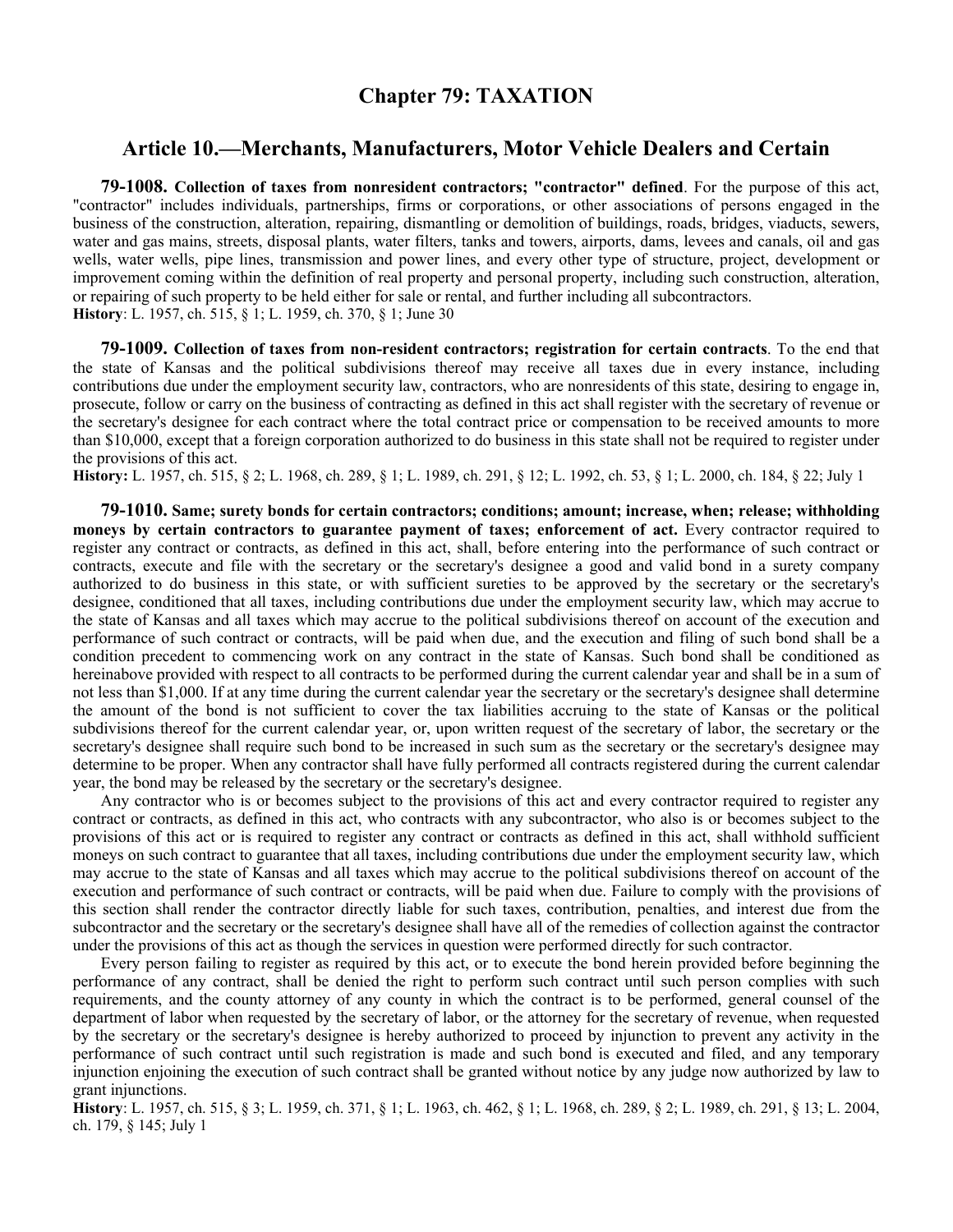**79-1011. Same; secretary of state as agent for service of process, appointment; effect**. At the time such contractor registers with the secretary or the secretary's designee, the contractor shall make an appointment, in writing, of the secretary of state of the state of Kansas, or the secretary's successor in office, to be the true and lawful agent of the contractor, upon whom may be served all lawful process in any action or proceeding against the nonresident contractor for state and local taxes growing out of any contract executed, or being executed, in this state. Such appointment, in writing, shall be evidence of such contractor's agreement that any such process against the contractor which is so served on the secretary of state shall be of the same legal force and validity as if served upon the contractor personally within the state. **History:** L. 1957, ch. 515, § 4; L. 1989, ch. 291, § 14; April 27

**79-1012. Same; actions against contractors; procedure**. An action against any contractor coming within the provisions of this act may be brought by the attorney for the secretary of revenue or the general counsel of the department of labor in Shawnee county or in any county in which any work under any such contract is performed. The summons shall be directed to the secretary of state, and shall require the defendant to answer by a certain day, not less than 40 days nor more than 60 days from such date. The summons shall be forthwith forwarded by the clerk of the court to the secretary of state, who shall immediately forward a copy thereof to the contractor at the address given by such contractor and thereupon the secretary of state shall make return of the summons to the court whence it issued, showing the date of its receipt by the secretary, the date of forwarding such copy and the name and address of the person to whom the secretary forwarded such copy. Such return shall be under the secretary's hand and seal of office, and shall have the same force and effect as a due and sufficient return made by the sheriff on process directed to the sheriff.

The secretary of state shall keep a suitable record book, in which the secretary shall docket every action commenced against any such contractor. This record shall show the court in which the suit is brought, the title of the case, the time when commenced, and the date and manner of service.

**History**: L. 1957, ch. 515, § 5; L. 1989, ch. 291, § 15; L. 2004, ch. 179, § 146; July 1

**79-1013. Same; failure to comply with act; effect**. Any contractor who fails to register with the secretary or the secretary's designee as required by this act, or who fails to comply with any of the provisions of this act, shall not be entitled to maintain an action to recover payment for performance in the courts of this state on such contract. **History:** L. 1957, ch. 515, § 6; L. 1989, ch. 291, § 16; April 27

**79-1014. Same; administration of act; rules and regulations; release of bond**. The secretary of revenue or the secretary's designee shall administer this act. The secretary shall adopt rules and regulations for the administration of this act. No bonds required under this act shall be released until the contract for which any such bond is given shall be fully performed, nor until the secretary or the secretary's designee shall obtain a written release from the secretary of labor certifying that all contributions and interest due by the principal on such bond, under the employment security law, have been paid in full.

**History:** L. 1957, ch. 515, § 7; L. 1972, ch. 342, § 88; L. 1989, ch. 291, § 17; L. 2004, ch. 179, § 147; July 1

**79-1015. Same; penalties for violations.** Every person failing to register as required by this act, or to execute the bond herein provided, before beginning the performance of any contract, or who violates any other provision of this act, shall be deemed guilty of a misdemeanor, and upon conviction thereof, shall be fined not less than one hundred dollars (\$100) nor more than five thousand dollars (\$5,000).

**History**: L. 1957, ch. 515, § 8; July 1.